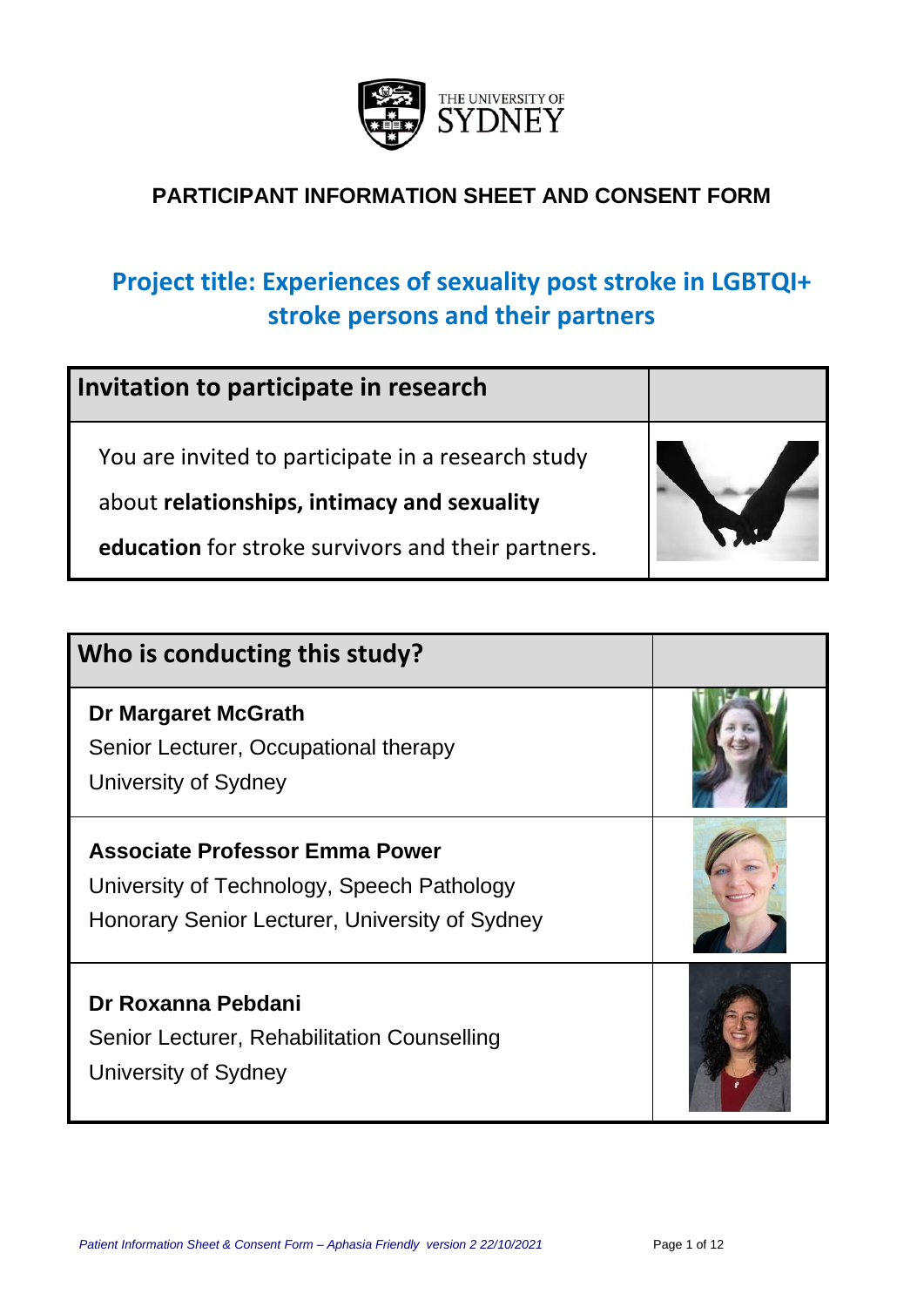**Mr William Kokay** PhD Student University of Sydney



| To decide if you want to participate.                                                         |             |
|-----------------------------------------------------------------------------------------------|-------------|
| Knowing what is involved will help you decide if you                                          | ves?<br>no? |
| want to take part in the research.                                                            |             |
| <b>Please read this document.</b> It is formatted to be                                       |             |
| easy for people with communication difficulties to                                            |             |
| read. We will help you to understand.                                                         |             |
| You can ask questions about anything that you do<br>not understand or discuss it with others. |             |

# **1. 'What is the purpose of this study?'** We want to find out about **how stroke impacts sexuality** in LGBTQI+ stroke survivors and their partners. The study will help to identify and



understand **the effects of stroke on** 

**relationships, intimacy and sexuality** on

LGBTQI+ stroke survivors and their partners.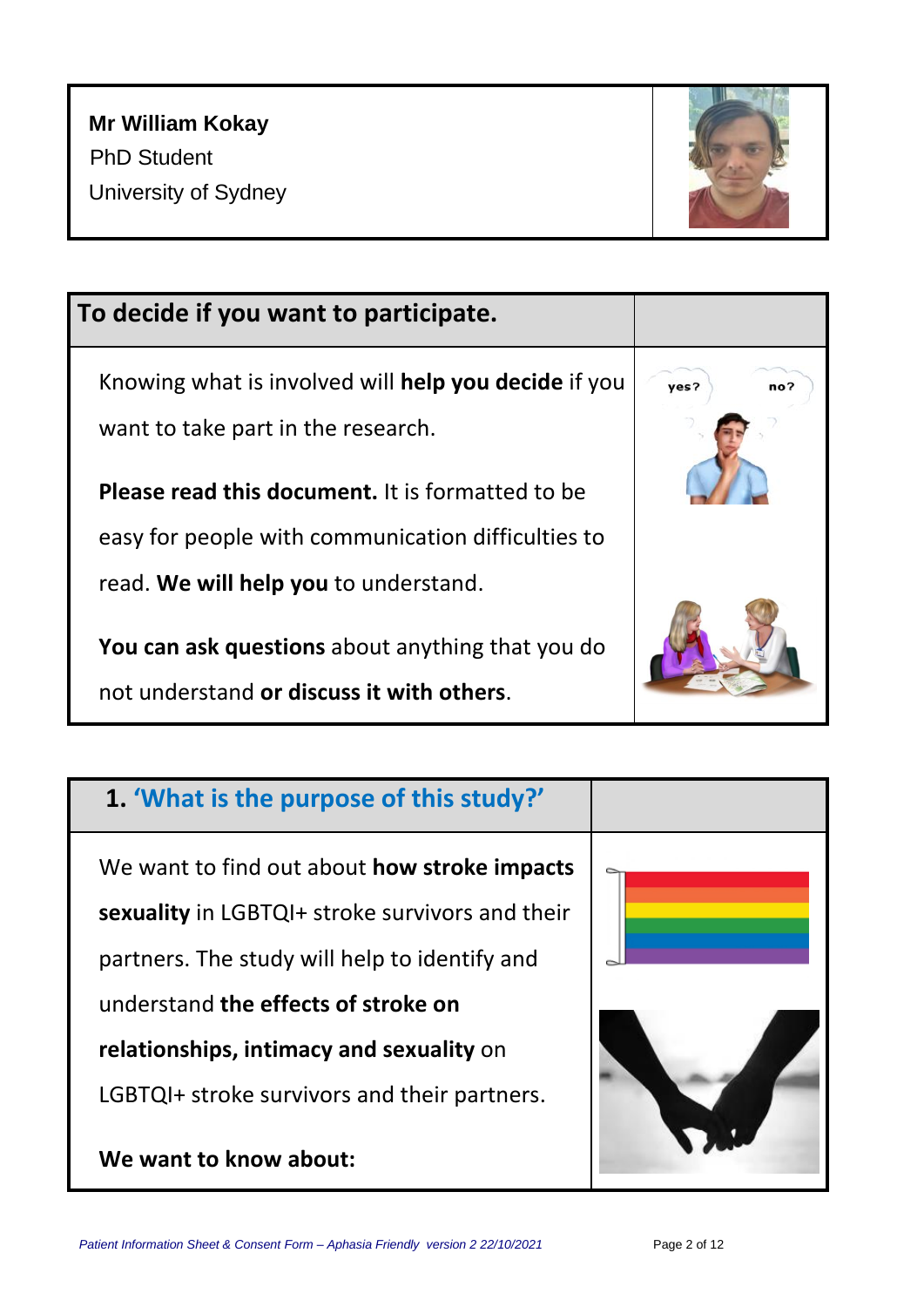| • Your sexual activity before and after<br>stroke?                      |  |
|-------------------------------------------------------------------------|--|
| Your experiences of dating and<br>relationship before and after stroke? |  |
| Your experiences of receiving health care<br>for your stroke?           |  |

| 2. 'Why am I suitable to participant in                                            |  |
|------------------------------------------------------------------------------------|--|
| this study?                                                                        |  |
| You are suitable to participate because you<br>have had a stroke.                  |  |
| If you give us permission, we will also<br>invite your partner to be in the study. |  |
|                                                                                    |  |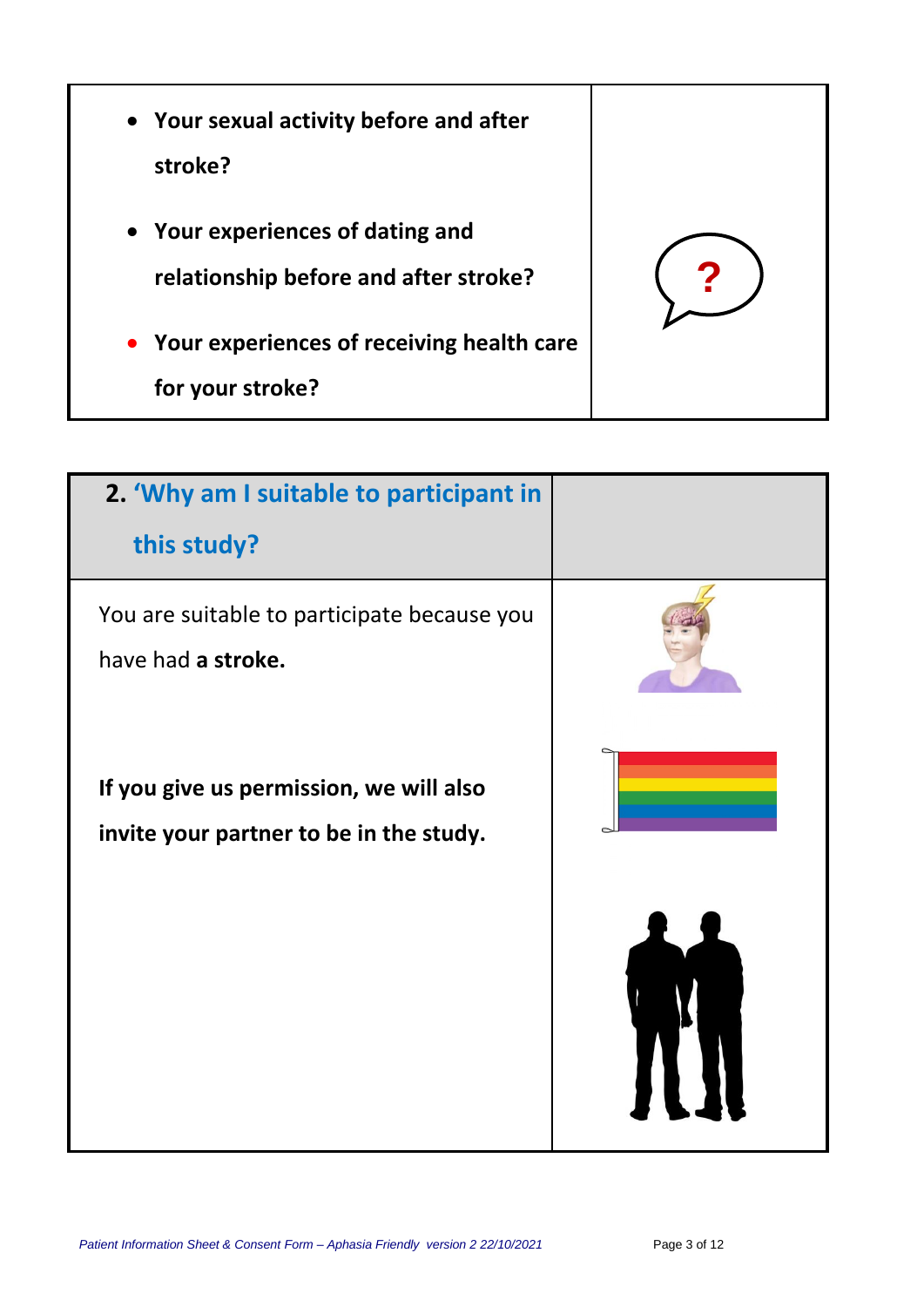

| 4. 'What does this study involve?'                     |  |
|--------------------------------------------------------|--|
| If you agree to participate in this study, you will be |  |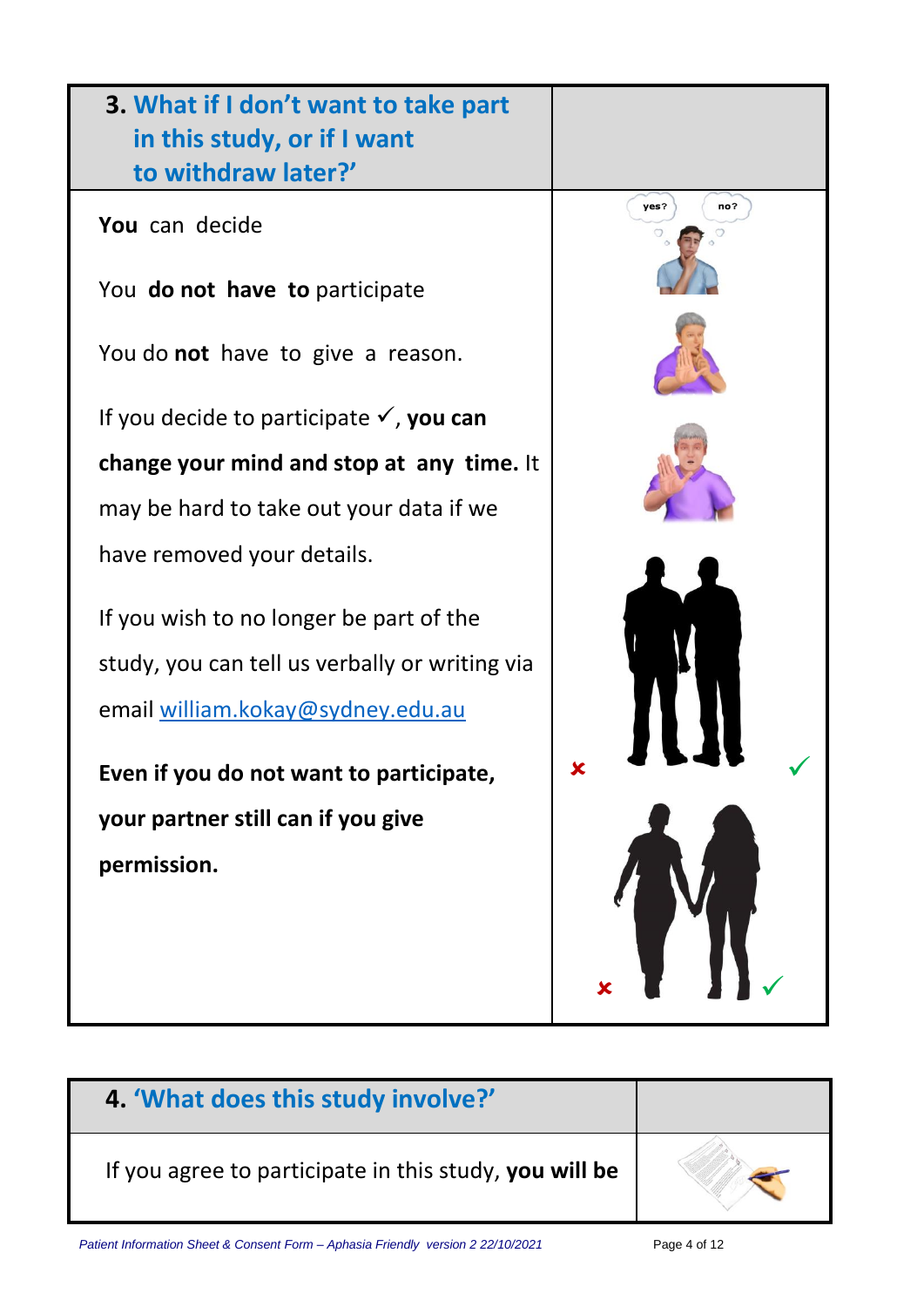| asked to sign the Participant Consent Form.               |  |
|-----------------------------------------------------------|--|
| The whole research will last for 6 months. You will       |  |
| not be required for all that time.                        |  |
| <b>YOUR part will involve:</b>                            |  |
| • An interview which we will complete via zoom            |  |
| (video conferencing).                                     |  |
| <b>What is involved?</b>                                  |  |
| 1. You will have a private interview with a research      |  |
| <b>assistant.</b> They will give you some questions about |  |
| how stroke has affected your relationships,               |  |
| intimacy and sexuality and questions about your           |  |
| experiences of health care services you have              |  |
| received for your stroke.                                 |  |
| This may take 1 hour. You can have breaks.                |  |
| The research team have members that are from              |  |
| the LGBTQI+ community. Researchers Mr William             |  |
| Kokay and Associate Professor Emma Power will             |  |
| conduct the interview with you.                           |  |
| You can have a support person with you during             |  |
| the interview.                                            |  |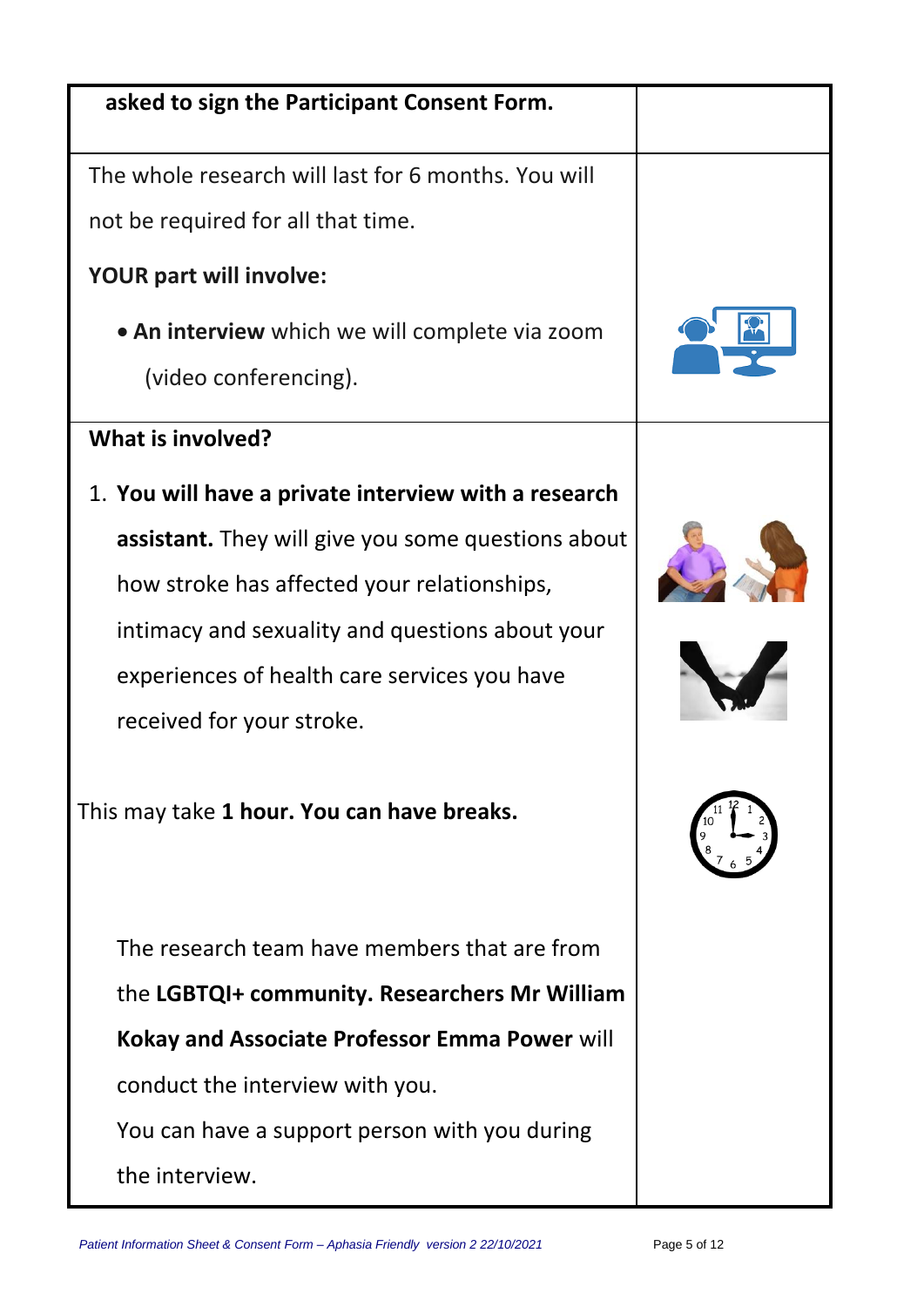

| 5. 'How is this study being paid for?'                                                                                                             |  |
|----------------------------------------------------------------------------------------------------------------------------------------------------|--|
| We have not been given any money to complete the<br>study. That is it is not funded by a particular group or<br>company other than the University. |  |

| 6. 'What are the alternatives to participating<br>in this study?' |             |
|-------------------------------------------------------------------|-------------|
| You do not have to participate if you do not wish to.             | yes?<br>no? |

| 7. 'Are there risks to me in taking<br>part in this study?'                                                                                            |  |
|--------------------------------------------------------------------------------------------------------------------------------------------------------|--|
| You may feel uncomfortable talking<br>about personal topics such as<br>relationships, intimacy and sexuality.                                          |  |
| These topics may cause some distress<br>and upset. If this happens the<br>interviewer will stop and make sure<br>you are okay before asking you if you |  |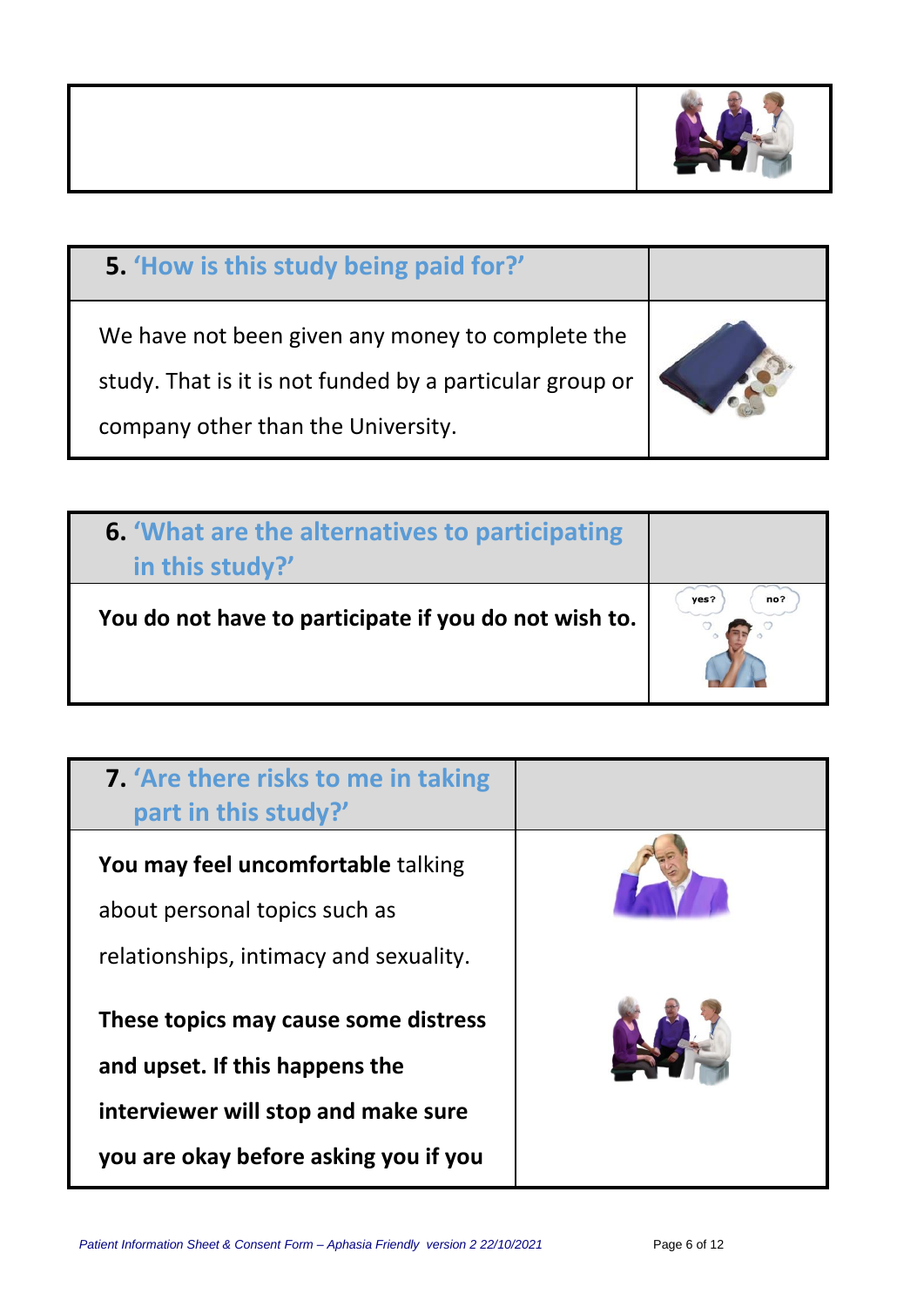#### **want to continue.**

Some risks **may be unknown or unforeseeable.** 

Any information you provide to us will be **stored securely.**

We will generally **not tell anyone else about the information** other than in our research articles and presentations.

**One exception** is for **legal** reasons.

For example, **if the information is about a crime,** we may be required to report it to police.

**So you should NOT tell us about any crimes** you have not yet been charged for or you have not been to court for.

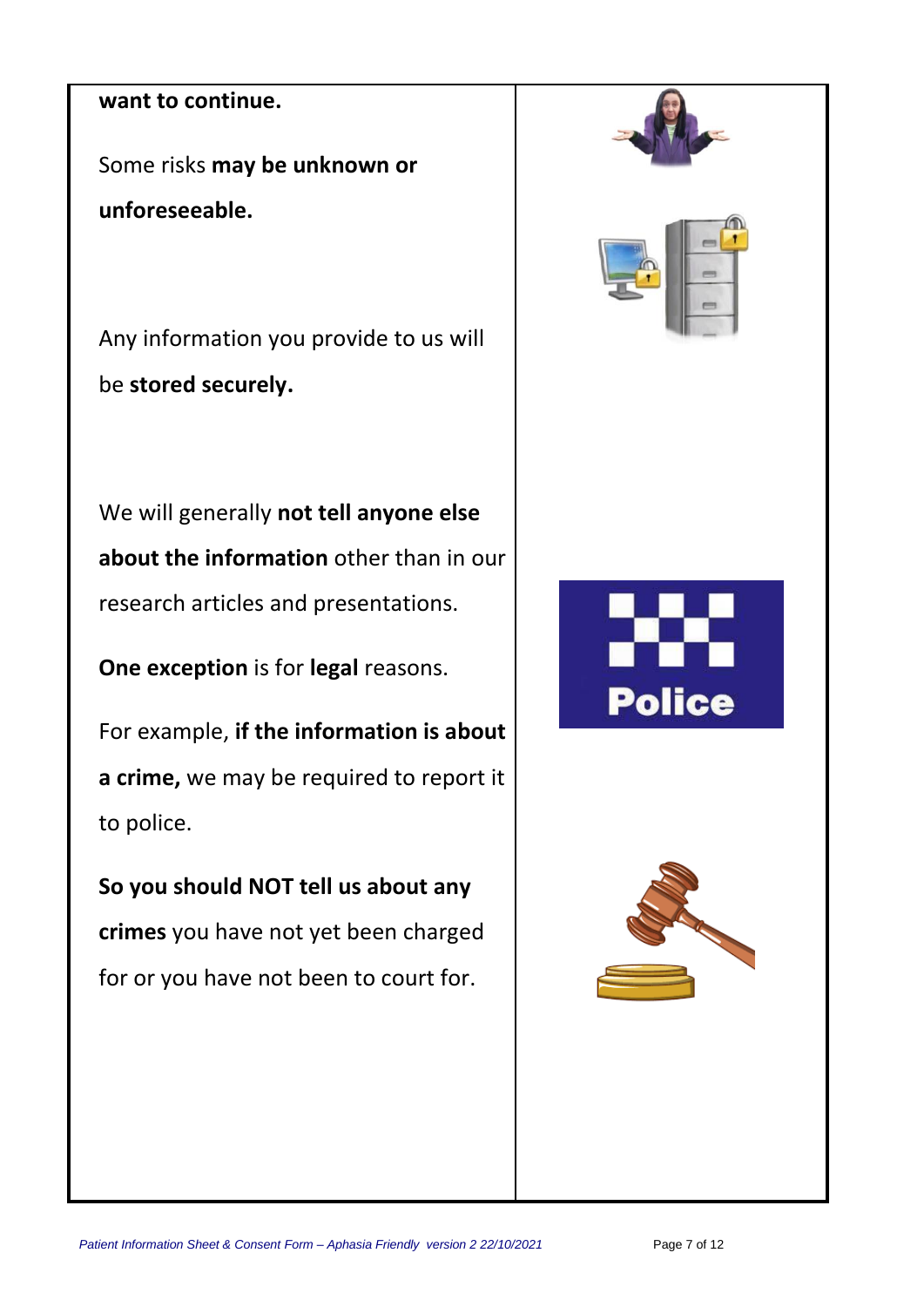**We also have a duty to ensure you are safe.**

We would have to contact health services, police or child protection services if you tell us:

- You might harm yourself
- You might harm others

• Information about the safety of a child.

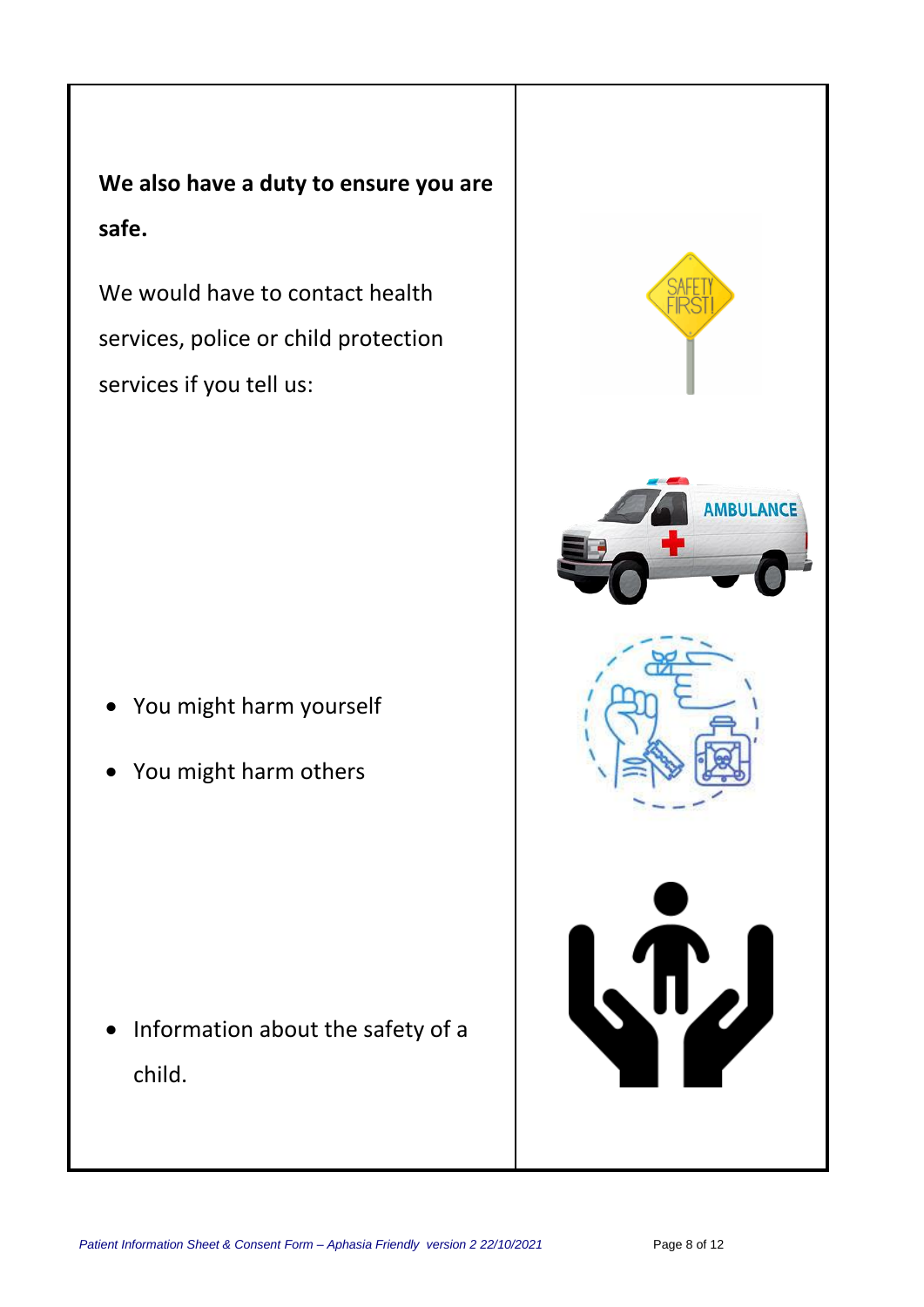

| 9. 'Will taking part in this study cost me<br>anything, and will I be paid? |  |
|-----------------------------------------------------------------------------|--|
| You will not get paid to be in this study.                                  |  |
| Your participation will NOT cost you anything.                              |  |
| It is free.                                                                 |  |
|                                                                             |  |

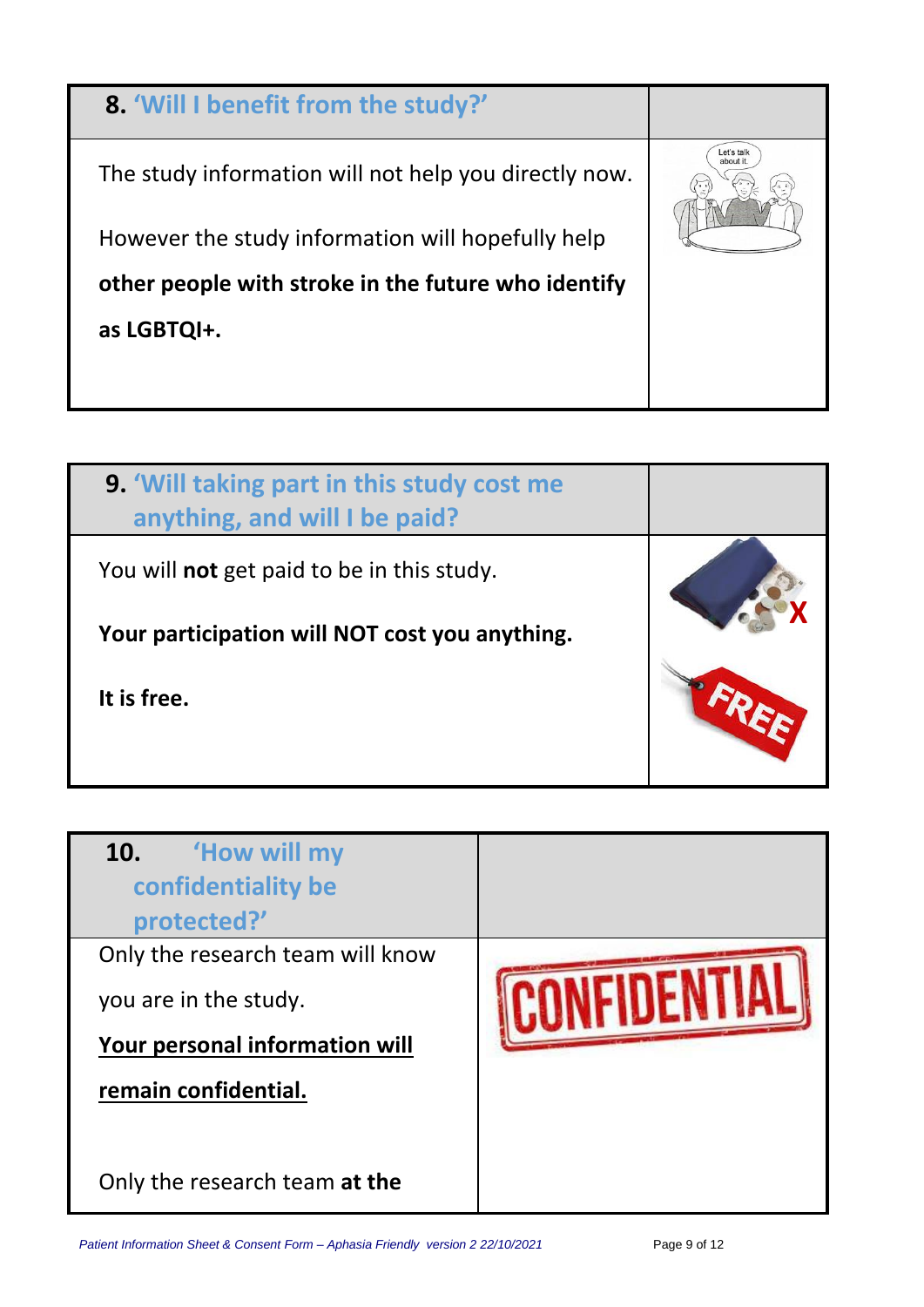**University of Sydney and the University of Technology Sydney can read the information.**

Your data will be held securely at **The University of Sydney (Camperdown campus).**

**We will share your information with the researchers listed above.**

**A**ll identifying information will be removed before it is sent. **You will be known as a number only.** We will **not** use your name.



| 'What happens with the results?'<br>11.                                                                                                                                                      |  |
|----------------------------------------------------------------------------------------------------------------------------------------------------------------------------------------------|--|
| The researchers will look at the results.<br>We will present the results at conferences,<br>workshops and in academic journals and websites<br>to help others.<br>We will not use your name. |  |
| We will give you the results of the research if                                                                                                                                              |  |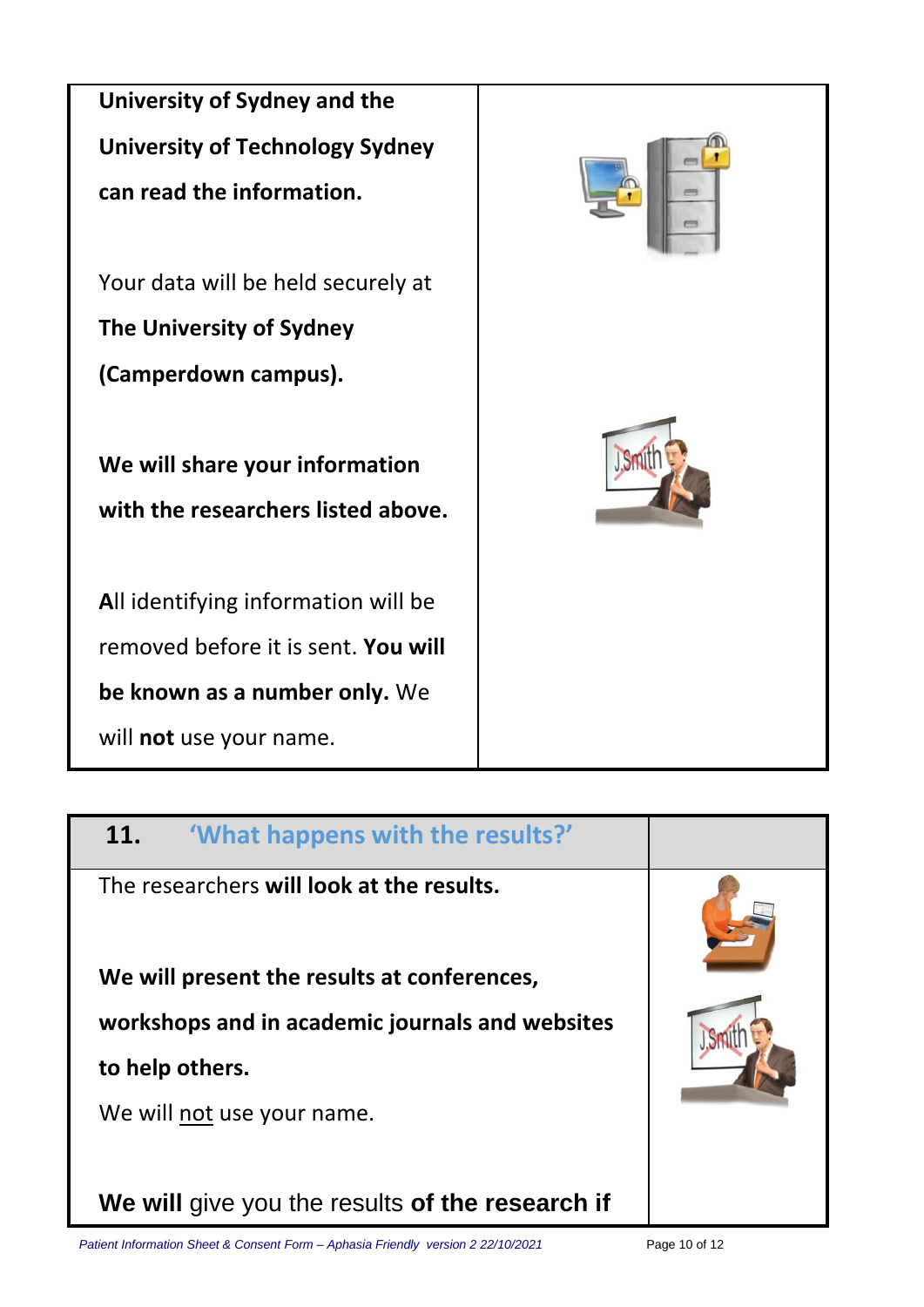

| 'What should I do if I want to discuss<br>13.<br>this study further before I decide?' |  |
|---------------------------------------------------------------------------------------|--|
| Mr William Kokay can discuss the study with you                                       |  |
| further at any time.                                                                  |  |
| $\bigcirc$ +61 2 8627 7766                                                            |  |
| William.kokay@sydney.edu.au                                                           |  |

| 14. | 'Who should I contact if I have    |  |
|-----|------------------------------------|--|
|     | concerns about the conduct of this |  |
|     | study?'                            |  |